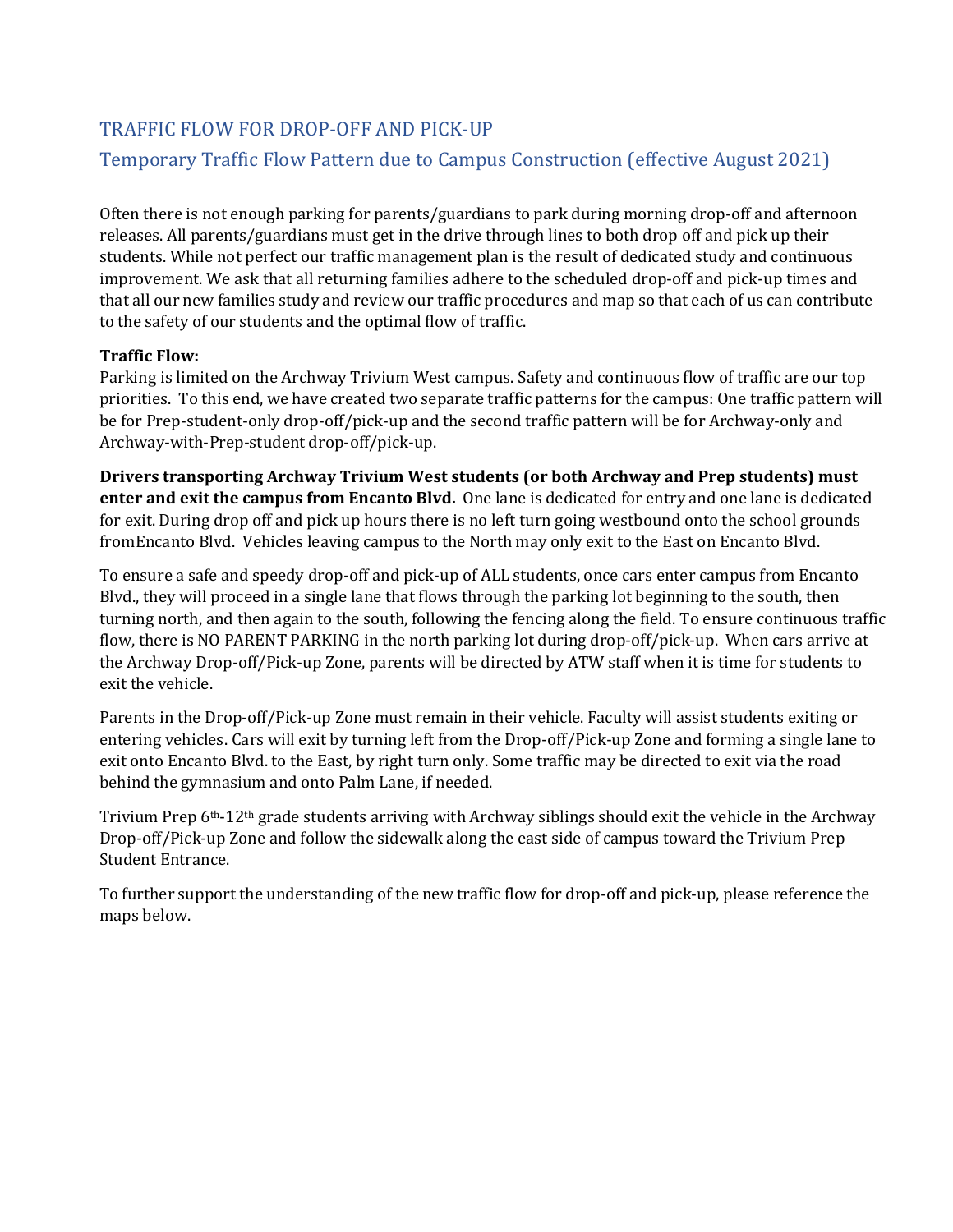

# **Temporary Traffic Flow Map for Archway Student Drop-Off/Pick-up:**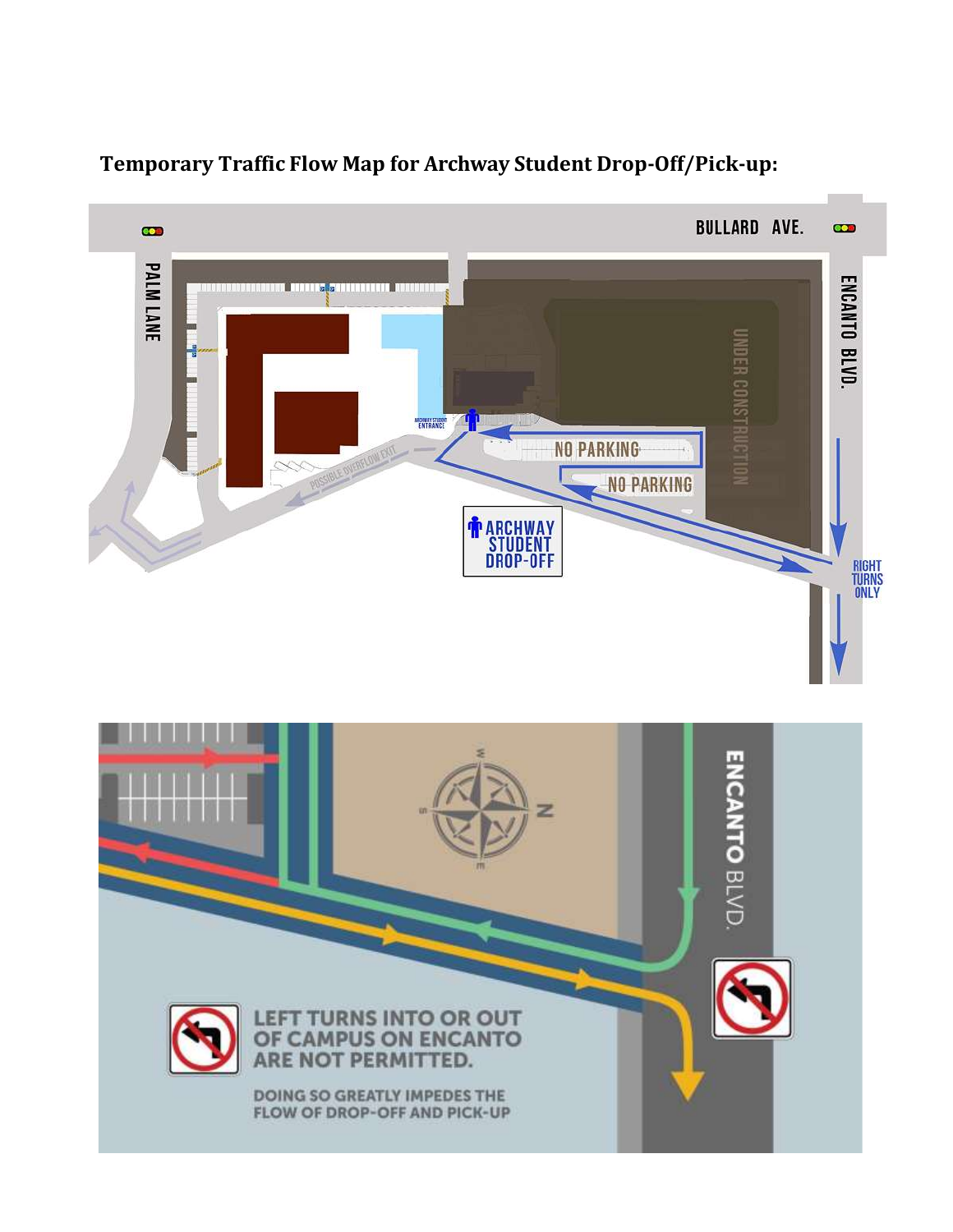## **PURPLE Card Pick-up Procedure:**

 escort student(s) to your vehicle. Please remain in your car.If you are picking up Prep students along with During pick-up, drivers must display their PURPLE pick-up card(s) on the dashboard with the number clearly visible to staff members. If you carpool, drivers will need a card for each family and you must be listed as an authorized pick-up person. When you arrive at the Drop-off/Pick-up Zone, a staff member will Archway scholars, please instruct them to be waiting on the sidewalk of the Archway Pick-up Zone immediately after school dismissal, ready to load into your vehicle. If a Prep student is not present in the Archway pick-up lane when the Archway student is loaded, you will be asked to drive forward and merge into the left lane to re-enter the line at the North end of the parking lot.

We ask that all families adhere to the scheduled drop-off/pick-up times and procedures. Families should study and review our traffic procedures and map before the first day of school, so that each of us can contribute to the safety of our students and the optimal flow of traffic.

## **Morning Student Drop-off Procedures and Options:**

Below is a summary of arrival times/locations for Archway students. All Archway students enter the school through the Archway Multipurpose Room (MPR) Entrance on north side of the school. Archway students should ALWAYS enter campus from the Archway side. If an authorized adult is dropping off both Prep and Archway students at the same time, all students will exit your vehicle on the Archway side of campus and then Prep students will follow the sidewalk around the EAST side of campus to the Prep Entrance.

The Archway MPR Entrance doors will be locked at 7:47 AM each day. (Arrival after 7:47 AM requires Archway parents to park and accompany their student to the front office. A late pass will be issued to the student after the parent has signed them in for admission to class.) Instruction begins at 7:50 AM EACH DAY (students must be unpacked, in their seats and ready for learning by this time).

At this time, there is no option for parents to park/walk their students to the Archway entrance.

Students arriving to campus without an authorized adult or Prep scholar must have an **Archway Walker** [Pass o](http://archwaytrivium.greatheartsacademies.org/wp-content/uploads/sites/14/2018/07/Archway-Walker-Pass-Waiver.pdf)n file withthe front office. Additional details relevant to these students are included in the waiver.

## *Morning Arrival Times/Locations*

All ATW Traffic will enter/exit campus from Encanto Blvd.

- $7:00-7:20$  a.m.:
	- $\circ$  ONLY students (K-5) enrolled in "Early Drop-Off Club" may enter campus at the MPR Entrance
- $7:20 7:45$  a.m.:
	- o Drop off for all ATW students at MPR Entrance.
	- $\circ$  Students arriving to campus without an adult must have appropriate waiver on file (see above).
- $\bullet$  7:20-7:45 a.m.:
	- o Drop off for ATW students with Prep students present at the MPR Entrance.
	- $\circ$  Prep students arrive with ATW students and then walk around east side of campus to Prep entrance.
	- o Students arriving to campus without an adult must have appropriate waiver on file (see above).
- $7:47$  a.m.:
	- o Archway MPR Entrance doors are locked. Parent must sign-in student at Archway Front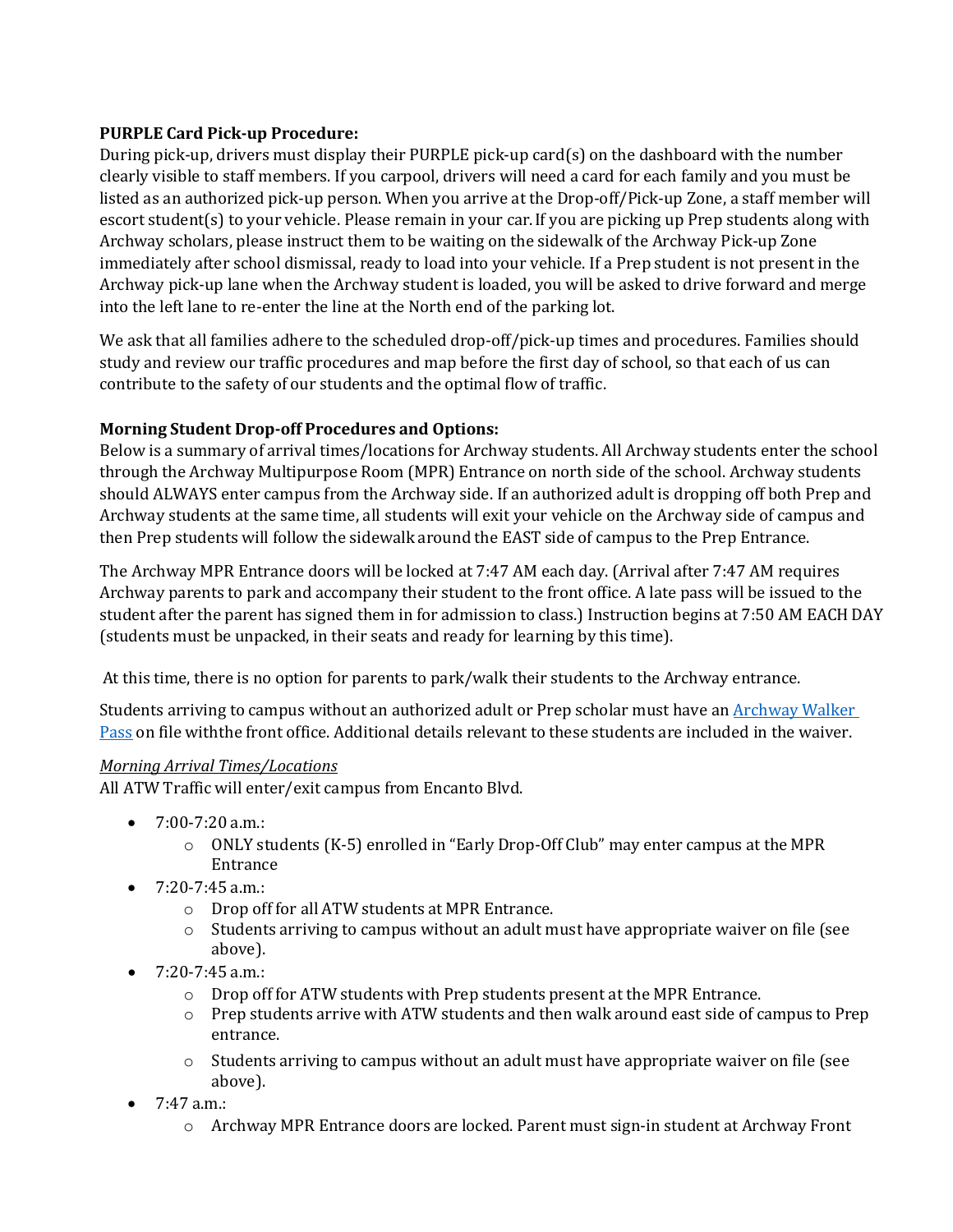Office.

 o Parents arriving after this time must enter campus via northbound Bullard Ave, park in visitor parking, and walk their student to front office for late check-in.

# **Afternoon Student Pick-up Procedures and Options:**

Below is a summary of pick-up times/locations for Archway Trivium West students. Please read carefully to determine which scenario best describes your family based on the students who will leave campus together.

Please note, there are separate procedures for:

- Students being picked up on-campus by a parent/authorized adult
- Students leaving campus without an adult accompanied by a Prep student (Walking, biking, or riding with a Prep student driver). Students walking/biking must leave campus directly and may NOT meet a parent on campus.
- Any Archway student leaving campus without an adult must have an **Archway Walker Pass Waiver** on file with the front office. Additional details relevant to these students are included in the waiver.

Please reference the appropriate table below to determine pick-up times/locations for your students. Understanding which procedure to follow will help to ensure safety and continuous flow of traffic when entering/exiting campus. It is the parent's responsibility to communicate with their student and the school when there are adjustments needed to a student's normal pick-up routine. Failure to do so may result in mix-ups and may cause significant delays during pick-up.

As there is minimal parking available on campus, using the car pick-up option is strongly encouraged. Parents must remain in the car during drive-thru pick up. Archway staff will be present to assist students into the vehicle.

*Note:* If students are not picked up on time, parents may incur fees according to our Late Pick Up Procedure.

An authorized individual (adult or Prep student) MUST have an PURPLE pick-up card for each Archway student/family they are picking up during dismissal.

 northbound Bullard Ave, park in visitor parking, and walk to the front office where they must present a valid Authorized adults/students arriving to campus without a PURPLE pick-up card must request a temporary pick-up pass from the Front Office. Adults without a PURPLE pick-up card must enter campus via ID to be issued a temporary pick-up pass.

## *On-Campus Pick-Up by a Parent/Authorized Adult\**

\*See the following table for "Leaving Campus without an Adult" Dismissal Procedures

- ONLY ATW K-5 students  $(M/T/Th/F: 3:00-3:30 p.m., \text{Weds: } 1:25-1:50 p.m. \text{ and Half Days: } 11:50$ AM-12:15 p.m.)
	- o By Car: Archway Pick-up Zone
	- o By Walk-up: There is no walk-up option at this time.
- ATW Half Day Kinder students (M-F: 11:50-11:55 a.m. (On K-5 Half Days, Half Day Kinder dismissal will follow regular pick-up procedures from the MPR using collection of PURPLE pick up cards. Parents should remain in their vehicles for student pickup.
	- o By Car: Archway Pick-up Zone. On K-5 Half Days, use pick-up locations above for "ONLY ATW K-5 students"
- ATW K-5 and TVP 6th-12th grade students  $(M/T/Th/F: 3:00-3:30$  p.m., Weds: 1:25-1:50 p.m., and Half Days: 11:50 AM-12:15 PM)
	- o By Car: Archway Pick-up Zone